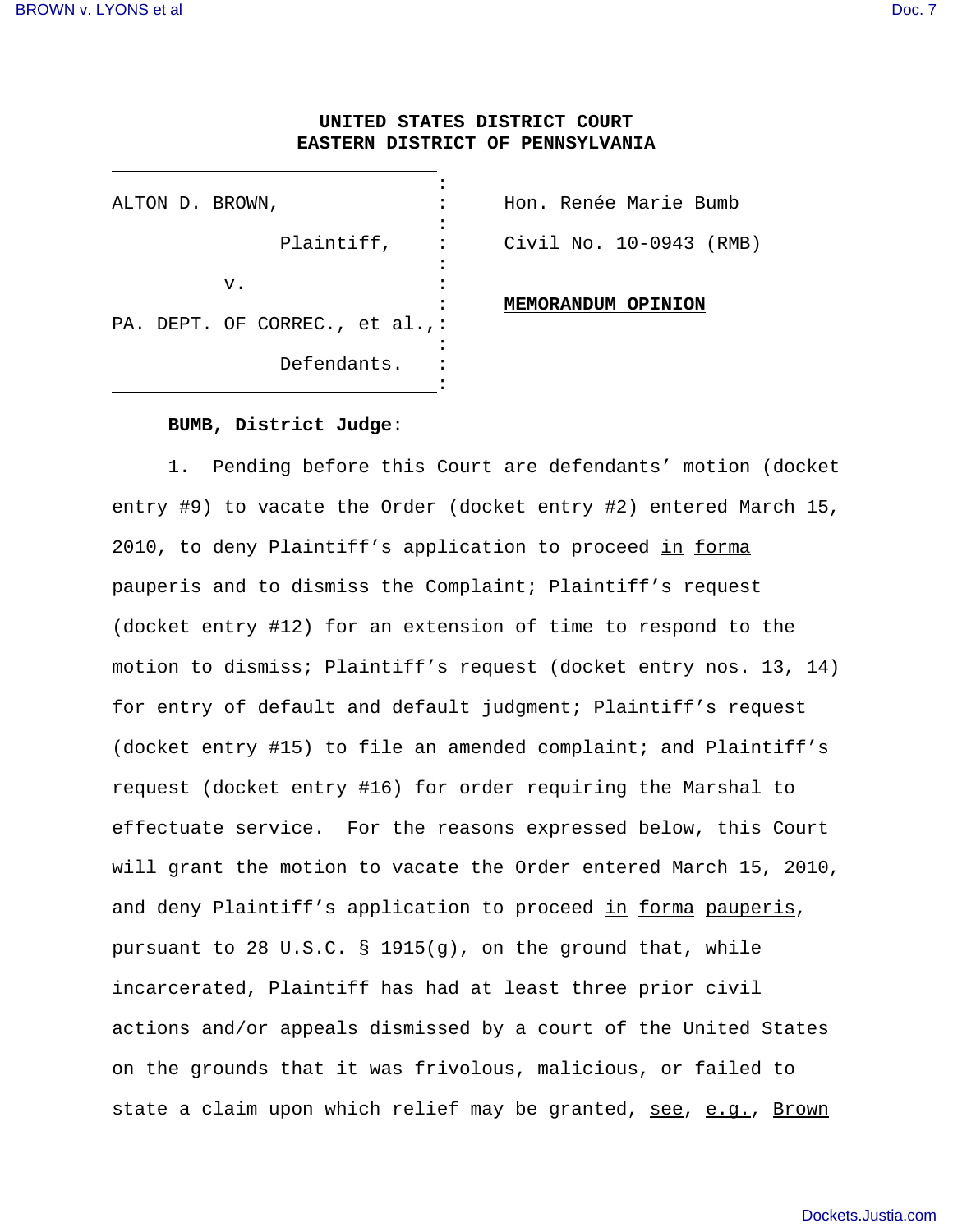v. Brierton, Civil No. 91-0471 (M.D. Fla. 1991); Brown v. Brierton, C.A. No. 92-2030 (11th Cir. 1992); Brown v. Federal Laboratories, Inc., Civil No. 89-0507 (M.D. Fla. 1989), and Plaintiff is not in imminent danger of serious physical injury. See Brown v. Beard, C.A. No. 10-2180 order (3d Cir. Nov. 4, 2010) (denying motion to proceed in forma pauperis on appeal because Brown's imminent danger motion fails to demonstrate that he was "under imminent danger of serious physical injury" under 28 U.S.C. § 1915(g) and Abdul-Akbar v. McKelvie, 239 F. 3d 307, 312 (3d Cir. 2001) (en banc)). This Court will also deny defendants' motion to dismiss the Complaint without prejudice, and deny Plaintiff's requests as moot.<sup>1</sup>

 $1$  The Court takes this opportunity to note that the docketing history of this case has been incomplete. The instant action was reassigned to this Court from the Eastern District of Pennsylvania on April 26, 2010, four days after the defendants filed their motion to dismiss the complaint. [Dkt. Ents. 9-11.] Subsequent to the inter-circuit reassignment, Plaintiff filed several motions, as detailed above. This Court never received notification of these filings. In fact, the Court did not learn of these motions until it received electronic notification from the Court of Appeals for the Third Circuit of its denial of Plaintiff's petition for a writ of mandamus. See In re Alton D. Brown, Civil Action No. 10-4689, 2011 WL 213486 (3d Cir. Jan. 25, 2011). Even if the Court had received proper notification of Plaintiff's filings, it would not have been alerted to the mandamus petition, as it does not appear on the district court docket.

Given these docketing irregularities, the Court's deputy clerk has attempted to correct the problem going forward. In any event, because this Court finds that the Plaintiff should not have been entitled to proceed in forma pauperis in the first instance, these docketing errors have not prejudiced any party.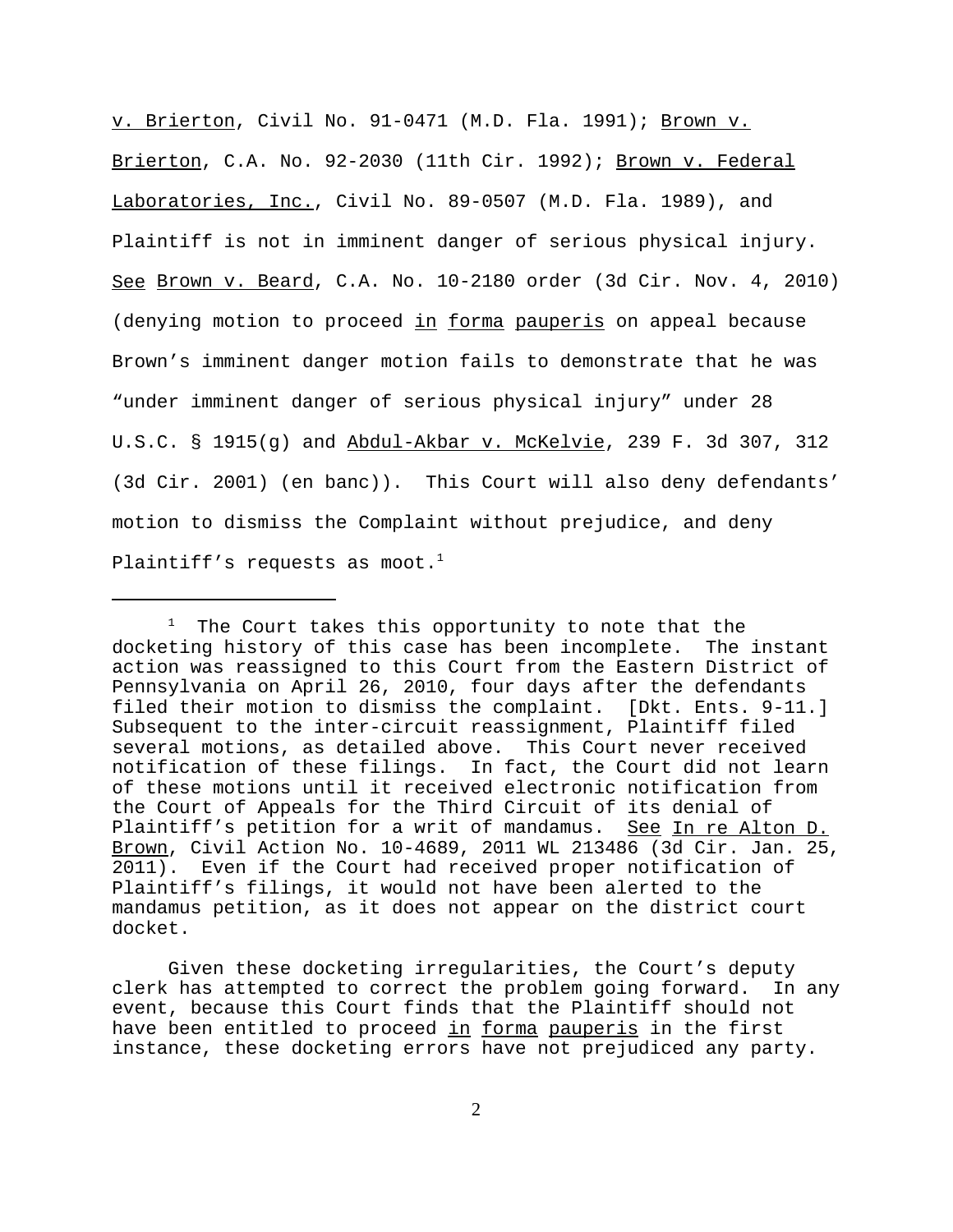2. On March 3, 2010, Alton Brown, a Pennsylvania state prisoner, filed a request to proceed in forma pauperis with a Complaint under 42 U.S.C. § 1983 (docket entry #3) against several employees of the Pennsylvania Department of Corrections ("DOC defendants") and medical personnel contracted to provide medical services to Pennsylvania inmates ("medical defendants"). Plaintiff alleged in his 29-page handwritten Complaint that, since medical officials diagnosed Plaintiff with Hepatitis C in 2000, defendants conspired to deny adequate care for Hepatitis C, for an injury to his right knee on September 2, 2003, and for an injury to his head on March 28, 2006, and they conspired to retaliate against him for his litigious behavior in violation of the First and Eighth Amendments.

3. Since federal courts have repeatedly denied Plaintiff's requests for in forma pauperis status pursuant to 28 U.S.C. §

Relatedly, another case filed by the Plaintiff, Brown v. Lyons, Civil Action No. 10-3458 (E.D. Pa.), was reassigned to this Court on January 13, 2011. The Court notes that Plaintiff's application to proceed in forma pauperis has been pending since June 21, 2010, and Plaintiff's motion for preliminary injunctive relief has been pending since July 19, 2010. [Dkt. Ents. 1, 2.] Plaintiff filed an amended complaint on October 21, 2010, and an amended motion for preliminary injunctive relief on October 25, 2010. [Dkt. Ents. 4, 5.] The Court's research shows that this case was also the subject of Plaintiff's mandamus petition, although the Third Circuit did not address Civil Action No. 10- 3458 in its January 25, 2011 Opinion. As noted, the Court has just received this case, but a decision will be filed this date. A copy of this Memorandum Opinion shall also be docketed in Civil Action No. 10-3458 (E.D. Pa.).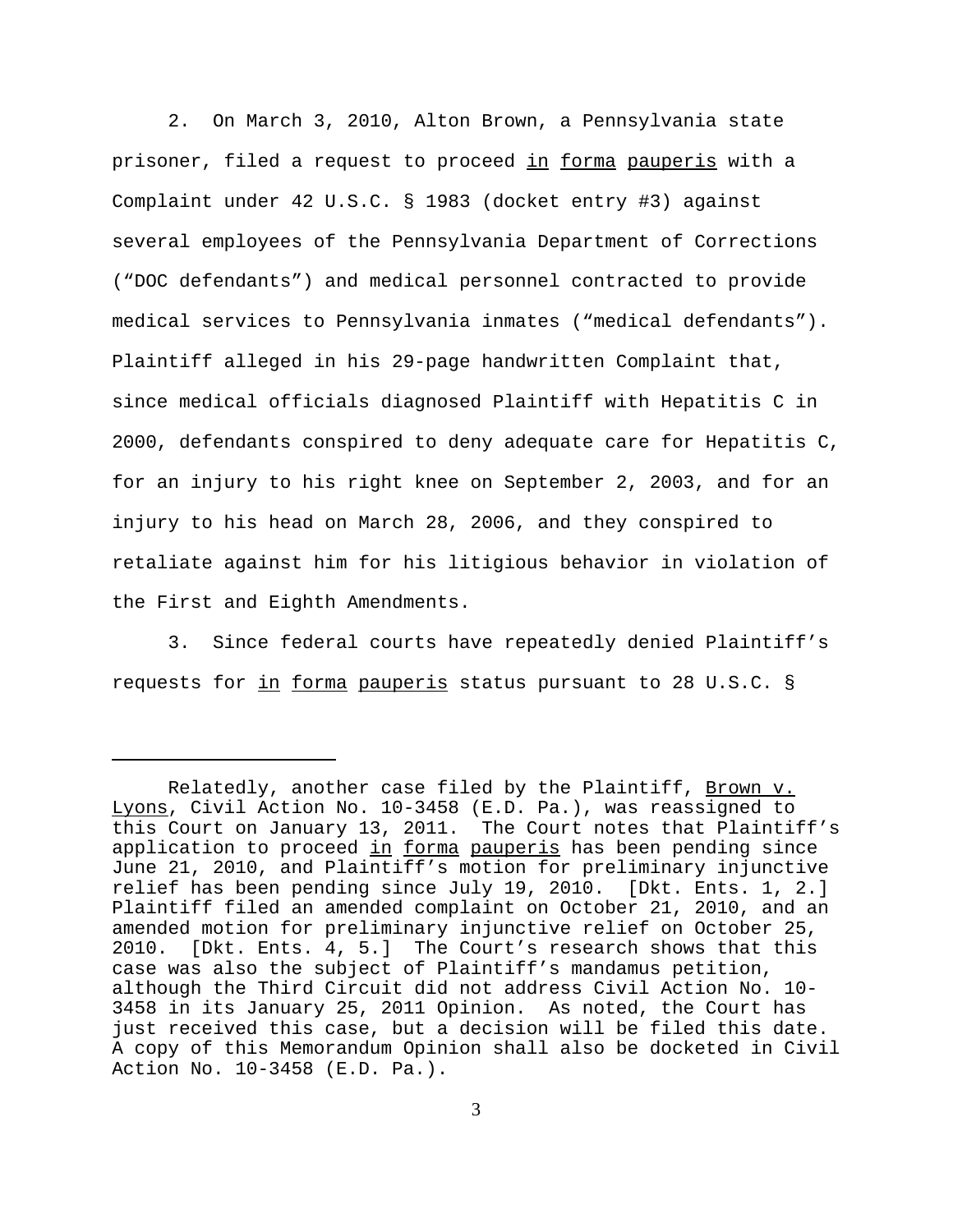$1915(q)$ , Plaintiff includes the following specific allegations of imminent danger in the Complaint:

46. Plaintiff has been already diagnosed with something growing on his liver in 2000, and he is in imminent danger of contacting liver cancer, cirrhosis of the liver, or some other related disease, or death, if he is not provided with an adequate and sanitary diet designed to combat the damage caused by HCV.

47. Plaintiff's liver life has been substantially shorten[ed] by defendants' failure to provide him with an adequate and sanitary diet sufficient to meet the needs of a HCV patient, which has been continuous since 2000 and, he has been forced to consume a diet, for the past four years, that contained large amounts of process[ed] foods that contained ingredients toxic to HCV patients liver, unclean fruits and vegetables, meats that are high in fat, low in protein, meals prepared and served in an unsanitary manner, which resulted in unchecked damage to his liver and increased the risk of further serious injury to his liver, subjecting him to extreme anxiety, mental and emotional distress, and pain.

48. The damage caused to Plaintiff's liver is irreparable and continue[s] to worsen daily.

\*\*\*

60. Defendants [caused] unchecked irreparable damage to his liver and an increased risk of harm to his liver, which has substantially shorten[ed] his life expectancy and caused severe anxiety and mental and emotional distress, and places him in imminent danger of contracting liver cancer, cirrhosis of the liver or related disease, or death.

95. Plaintiff is in imminent danger of further serious injury if this Court does not intervene to insure proper diagnoses and treatment [for an injury to his knee on September 2, 2003.]

\*\*\*

\*\*\*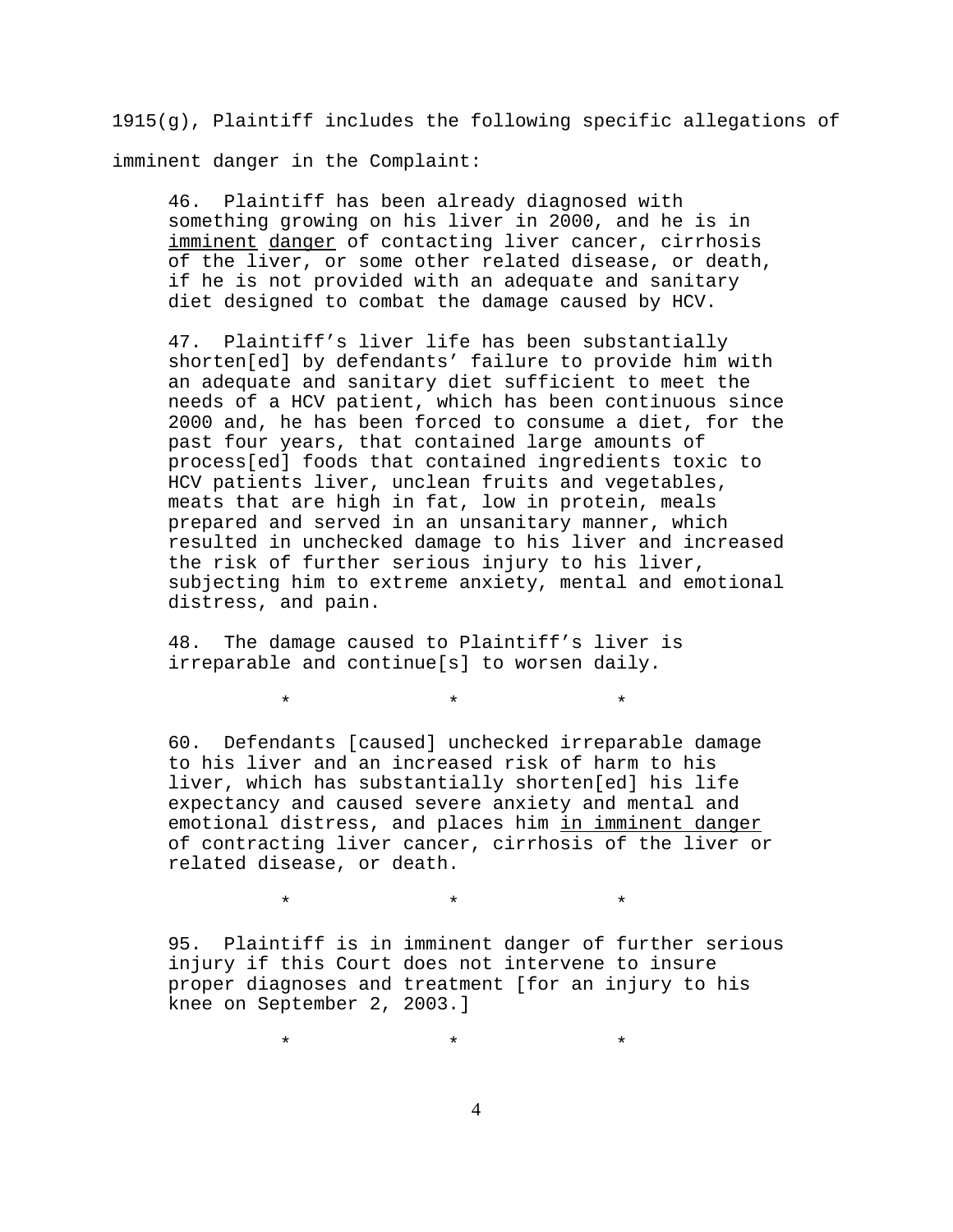137. Defendants fail to provide plaintiff with adequate and complete diagnosis and treatment for his head injury [on March 28, 2006,] because they were motivated by the desire to punish him because of his grievance filings and complaints against D.O.C. and P.H.S. staff.

138. As a result of defendants actions and inactions in an effort to punish Plaintiff or support the punishment of Plaintiff, he has suffered needless severe pain, which he continues to suffer, mental and emotional distress, aggravation of preexisting diseases, and is in imminent danger of further serious injury if this Court does not intervene.

(Docket Entry #3, pp. 14-15, 17, 22, 29.)

4. On August 30, 2010, Plaintiff filed a request (docket entry #15) to file an amended complaint, but he did not submit the proposed amended complaint and his submissions contained no allegations of imminent danger. Specifically, he sought to file an amended complaint based on the following:

The "Medical" Defendants ha[ve] filed a Motion to Dismiss, wherein they are claiming that Plaintiff has made insufficient pleadings, inter alia, thus, Plaintiff seeks to add facts in further support of his claims.

Rule 15(2) allows the court to freely allow amendments when justice requires.

(Docket Entry #15.)

5. The Prison Litigation Reform Act ("PLRA"), enacted on April 26, 1996, prohibits a prisoner from bringing a civil action in forma pauperis pursuant to 28 U.S.C. § 1915 "if the prisoner has, on 3 or more prior occasions, while incarcerated or detained in any facility, brought an action or appeal in a court of the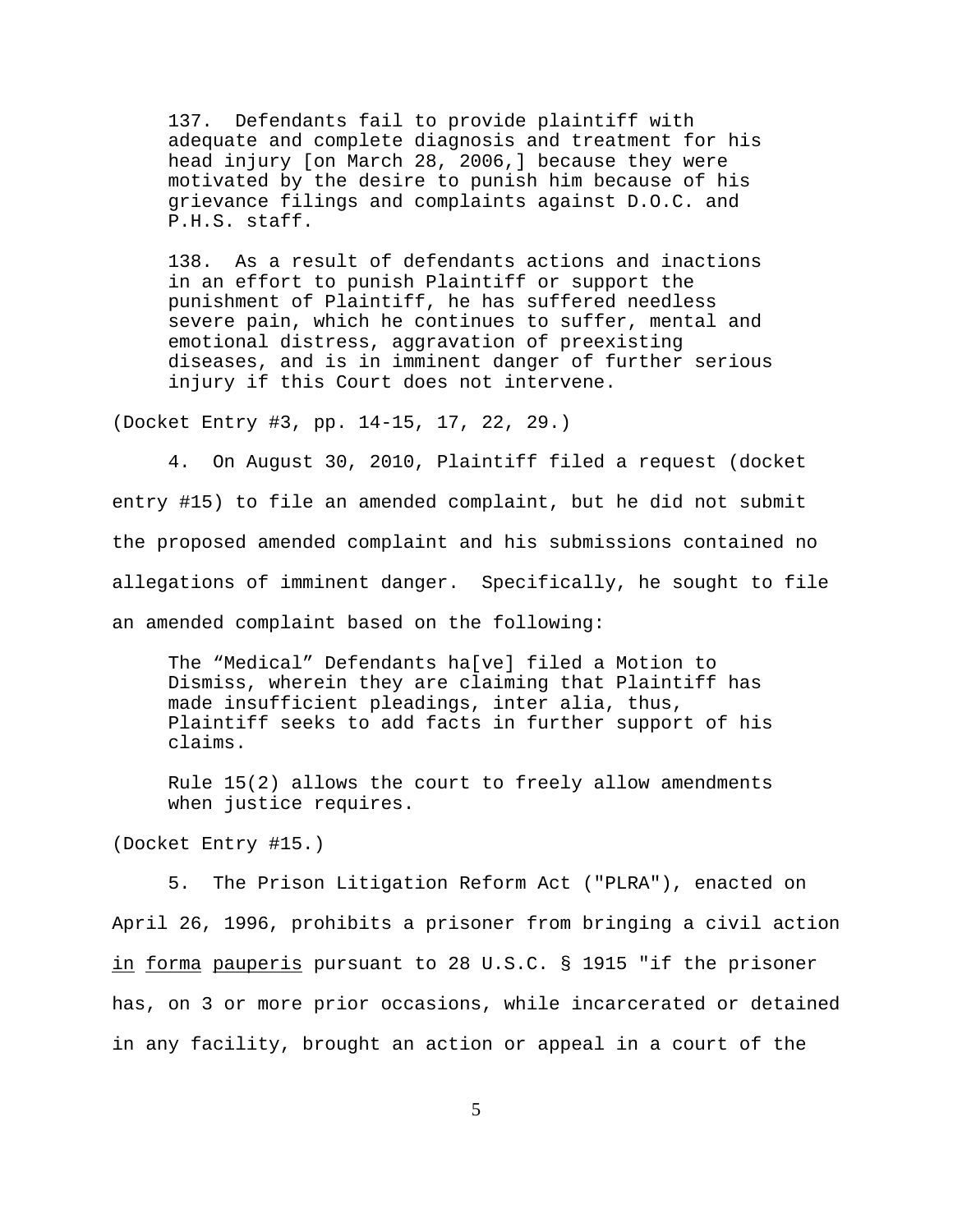United States that was dismissed on the grounds that it is frivolous, malicious, or fails to state a claim upon which relief may be granted, unless the prisoner is under imminent danger of serious physical injury." 28 U.S.C. § 1915(g).

6. Because Plaintiff has had three prior qualifying dismissals, 28 U.S.C. § 1915(g) prohibits this Court from allowing him to bring this action in forma pauperis unless he is in imminent danger of serious physical injury. See Brown v. Beard, C.A. No. 10-2180 order (3d Cir. Nov. 4, 2010).

7. "'Imminent' dangers are those dangers which are about to occur at any moment or are impending." Abdul-Akbar v. McKelvie, 239 F. 3d 307, 315 (3d Cir. 2001). "[A] prisoner's allegation that he faced danger in the past" does not satisfy § 1915(g)'s imminent danger exception. Id. at 311.

8. Plaintiff's submissions do not show that he is in imminent danger of serious physical injury. See 28 U.S.C. § 1915(g); Polanco v. Hopkins, 519 F. 3d 152, 154 n. 3, 155 (2d Cir. 2007) (prisoner was not in imminent danger of serious physical injury from health risks caused by exposure to mold in shower, retaliatory discipline consisting of confinement in the special housing unit, deprivation of a keeplock shower, denial of therapeutic diet causing weight loss, and exposure to germs which harmed his health that was weakened by Hepatitis B). Unless this Court requires abusive filers, such as Plaintiff, to demonstrate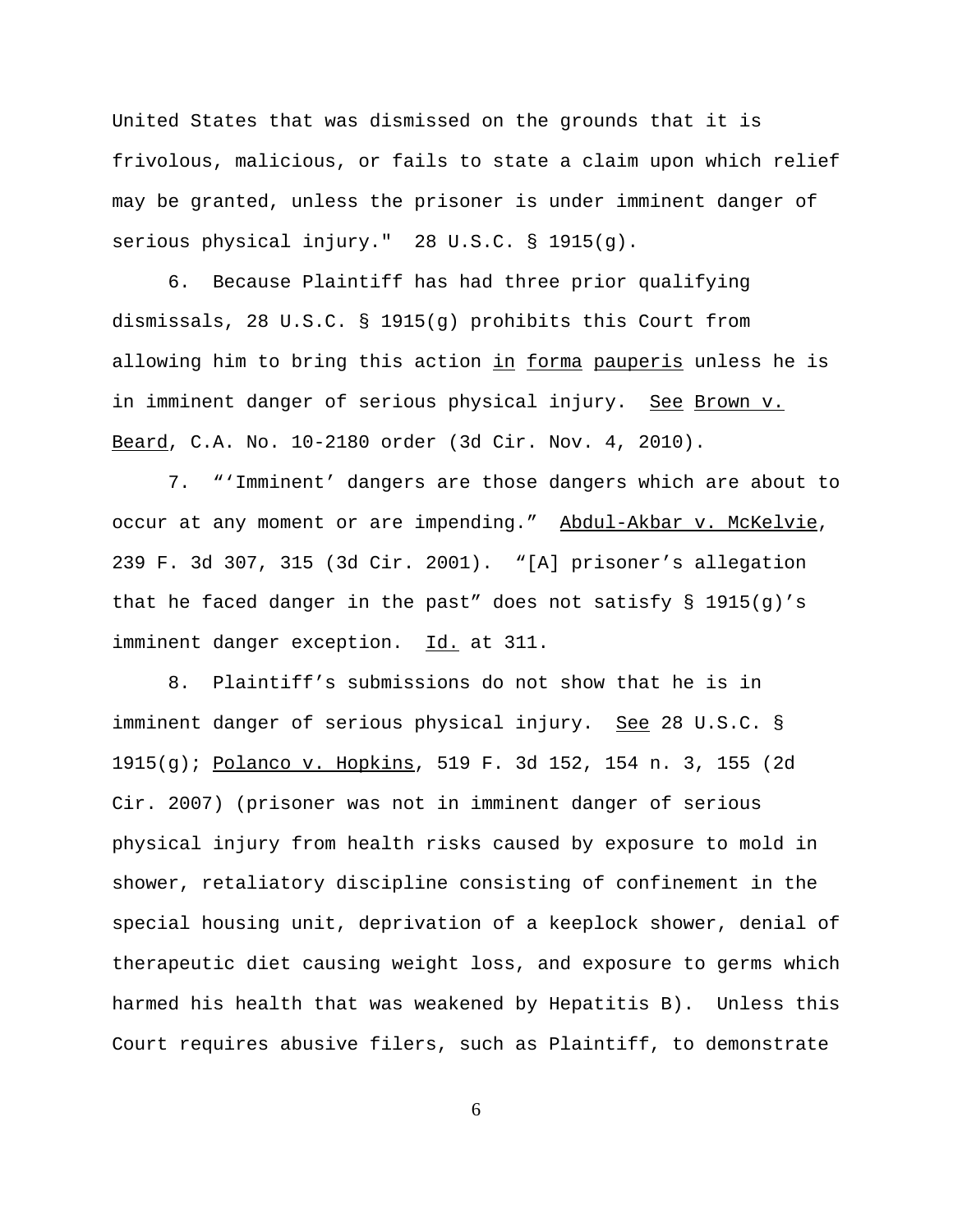imminence of the alleged danger, "any time that an otherwise disqualified prisoner alleges that any threat of physical injury occurred at any time, that prisoner [would] automatically qualif[y] for the imminent danger exception. [This] interpretation of the . . . exception thereby swallows the rule . . . . [W]e refuse to conclude that with one hand Congress intended to enact a statutory rule . . . but, with the other hand, it engrafted an open-ended exception that would eviscerate the rule." Abdul-Akbar, 239 F. 3d at 315.

9. Moreover, Plaintiff's allegations of imminent danger of serious physical injury here are essentially the same allegations he made to this Court in Brown v. Beard, Civ. No. 08-0743 (RMB) (E.D. Pa. filed Feb. 15, 2008), and to the Third Circuit in his application to proceed in forma pauperis on appeal, see Brown v. Beard, C.A. No.  $10-2180$  order (3d Cir. Nov. 4, 2010).<sup>2</sup>

<sup>&</sup>lt;sup>2</sup> See also Brown v. Pennsylvania Dept. of Corrections, 129 S. Ct. 1405 (2009) ("As petitioner has repeatedly abused this Court's process, the Clerk is directed not to accept any further petitions in noncriminal matters from petitioner unless the docketing fee required by Rule 38(a) is paid and petition submitted in compliance with Rule 33.1"); Brown v. Blaine, C.A. No. 04-4618 (3d Cir. Aug. 19, 2005) (denying IFP status pursuant to  $\S$  1915(g)); Brown v. Blaine, C.A. No. 03-2439 (3d Cir. Mar. 18, 2004) (same); Brown v. Beard, 492 F. Supp. 2d 474 (E.D. Pa. 2007) (Brown's allegations that he is not being provided a diet appropriate for a prisoner with Hepatitis C, he had a heart attack in 2005, he has high cholesterol, irregular heartbeat, high blood pressure, and low blood sugar, and that the stress of incarceration contributes to his health risks, do not allege imminent danger of serious physical injury under § 1915(g)).